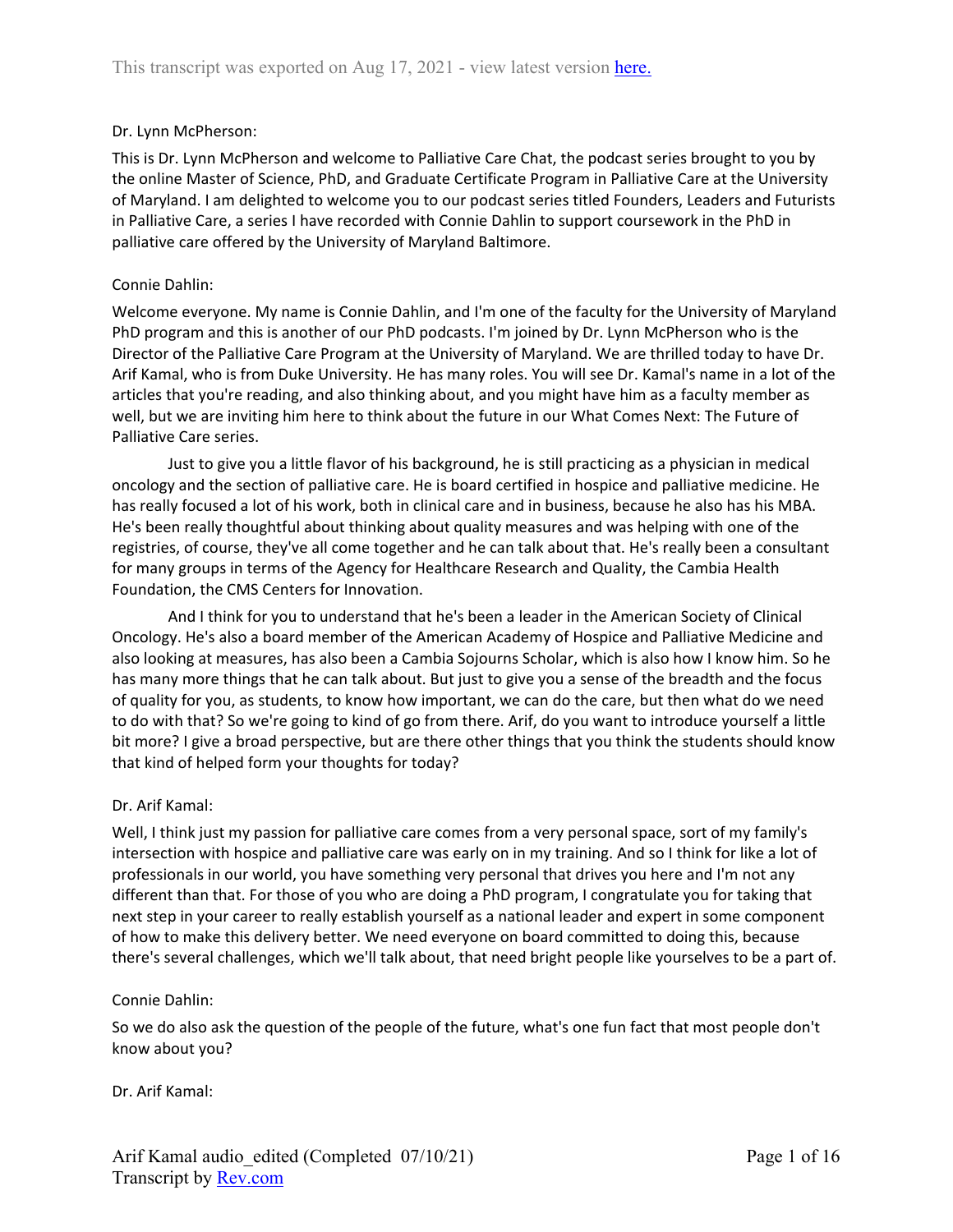Yeah, I think, it's funny. When I talk to people, they presume I'm a super serious guy, and I think I am in some contexts, but man, I love horsing around with my kids. I have an eight year old and a four year old. I love playing golf and tennis. I love watching sports of all kinds. The last trip I took, prior to the pandemic, was to Miami for the Super Bowl, because I'm a big Kansas City Chiefs fan.

So we love to travel as a family. We love to eat good meals. And so yeah, I don't know, I'm a pretty laid back person. I think most people who meet me over time and get to know me, even though they oftentimes see me in a suit and other things, recognize that actually, I'm... Tickle fights are a common thing in my house, and I love to be a part of them. I don't love receiving them, because my wife will tell you, my feet are very ticklish. But also another thing most people don't know about me. But anyway, so yeah, we have a lot of fun.

## Connie Dahlin:

Well, that's good, because I think we also like to know that people are human, and they have all different sides to them. So you talked a little bit about how you got into palliative care, you are doing a lot of things right now, so you're in the middle of it. What do you love, kind of what drives your passion in terms of what your work is right now?

### Dr. Arif Kamal:

Yeah, so we are so fortunate in this field to have such great leaders kick this thing off over a period of 30, 40 years, right? And now... I did fellowship in 2009, which to me was not that long ago, but was in the sort of the first crop of physician fellows coming out, taking the board exam, and so on and so forth. And so the excitement really is around saying, "Gosh, as a formal recognized [inaudible 00:05:20] physician field, it's only been about 10 years or so." Right? 10, 12 years. That means there's a ton of potential.

To me, palliative care in the US is very much still an unwritten story. We're probably in chapter two, to be completely honest of sort of where this book is going. I think a lot about palliative care. 1.0 is really the hospice movement, palliative care 2.0, to me, was sort of the birth of true upstream multidisciplinary care, fellowships and certifications across all team members, and really the growth of hospital based palliative care, and to a certain extent, community based palliative care. But now I love to think about what is particular 3.0 look like? Right? What is the natural evolution of what we're doing in many different ways? How do we get to the right patient at the right time, in a just in time way, before they hit crisis? How do we prevent crisis? And how do we completely utilize all members of the team in a way that is both recognizing their important contribution, from a financial to research perspective as one place to start, but also actually utilizing all of our team members in the right way, because I still think palliative care remains to be quite physician centric in its delivery.

The challenge with that is that physicians aren't good at everything, there are particular things we are okay at and then it varies. But gosh, we have to think about systems that actually embrace the idea that complex clinical situations need a lot of people involved. That team-based care means that we have to really think about what are everyone's real strengths and opportunities? And how are we using those folks in the right sort of targeted, deliberate way? So to me, palliative care is this largely unwritten story and sort of in its second draft, needs this 3.0, and a lot of people are now thinking about it. I think the other part that's exciting is we're going from really trying to advocate, "Can we have a seat at the table?" To sort of saying, "I think we do have a seat at the table." But now, to a certain extent, we have to figure out who are we in terms of what we're advocating for while at the table? Because the argument five years ago, "Was we need more consultations, we need more business, we need to be invited to more rooms." And now it's sort of saying, "Well, I think we've done that, to a certain extent."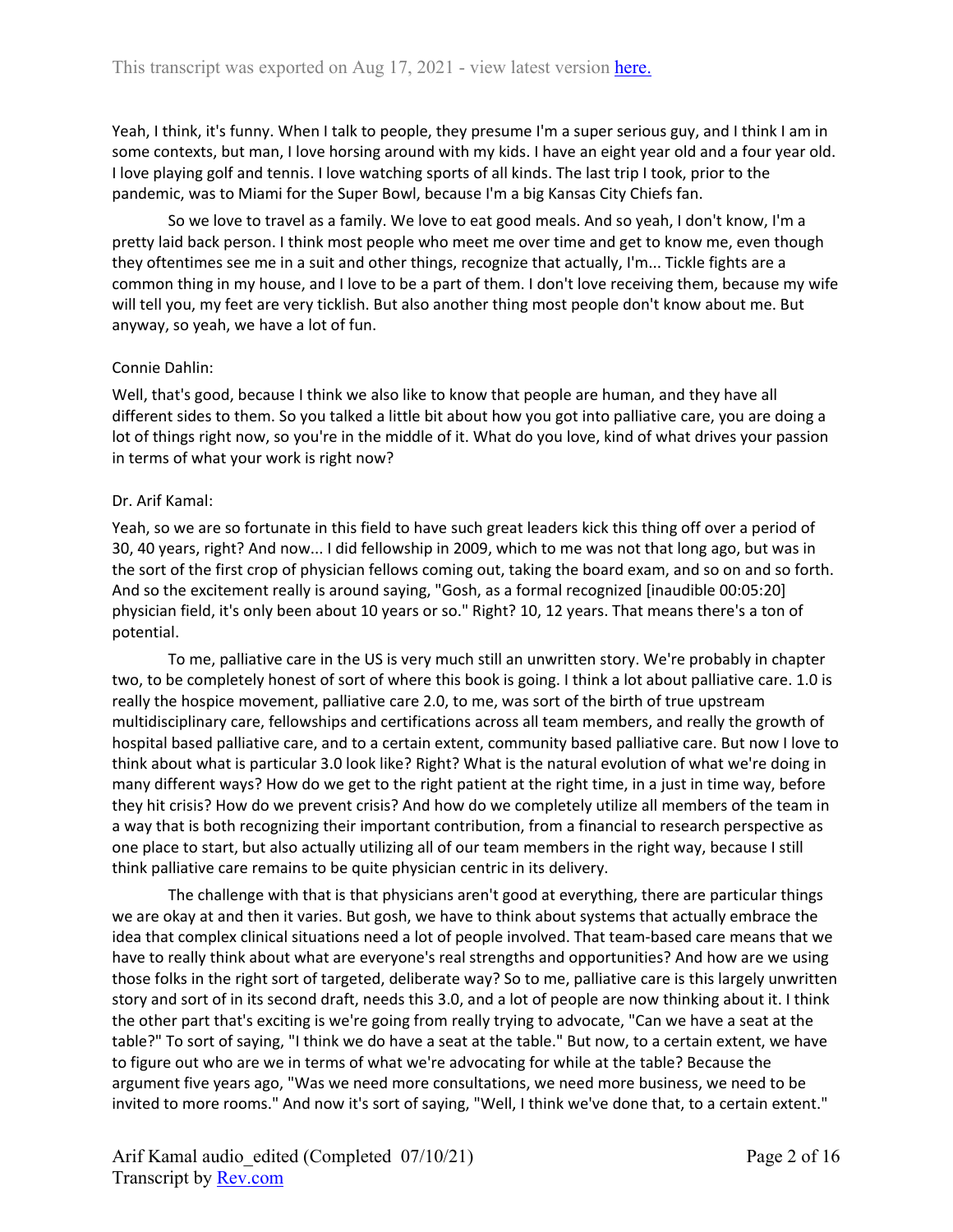Now, it's sort of saying, "Well, which of the patients most need our help? And how do we get everybody sort of in some sort of triage mechanism to figure that out?" And importantly, then, of the patients where we can't directly face to face help them, "How can we be change agents within health systems, so that we can," you know, rising tide lifts all boats, right? Well, so the point is that there are particular boats that we may go after and try to lift, but every patient with a serious illness needs some philosophy of care that we can bring. I think our role as educators and change agents, as QI experts, as researchers, as clinicians, as colleagues, and others can really make this an entire healthcare movement. Because I think fundamentally, that's what we're trying to change is certainly one program at a time, but in... One plus one is three. When you put the whole thing together, it's trying to change all the healthcare. That, to me, is super exciting and I hope your students find that to be super exciting to be a part of as well.

### Connie Dahlin:

[crosstalk 00:08:43] during all that, I think you can do it single handedly?

#### Dr. Arif Kamal:

No, no. That's the thing, we need the entire village, for sure.

#### Connie Dahlin:

I have two questions based on that. Arif, there's a really interesting thing, because I think we think of ourselves as really novel, and we did change that, you're right. But I also think it's been very interesting to me, and as we move with a health equity lands, and you try to move things, and you say to people, "Okay, we have to change in order to do that." But then you even have palliative care teams who are saying, "Well, this is the way we've always done it and these are the roles that we've always had."

I sometimes find that incredibly stunning, because I'm thinking, "Okay, we changed and we've had to evolve, so how do we help this change with this lens?" And you kind of mentioned, it has been very physician centric, and I think with incentives are, that's the most threatening, and yet we also know that to rise everything is to rise the whole boat. You kind of point out some really complex things that every day when I'm talking to people, it's like, "We want to change, but we're not going to change that." Right?

### Dr. Arif Kamal:

Yeah, well, I think it's like a family, right? So I see palliative care as like a family, and a family has to have both sort of an inner voice and an outer voice. The inner voice is the one that's truly honest with itself. As a family, you might say, "Look, blah, blah, blah, this particular uncle is struggling with some particular demons, blah, blah. His kid's not getting the greatest grades, blah, blah."

The point though is, I learned this from my family early on, when you go to a dinner party, you largely say everything is great. The thing though is knowing the difference between the two voices. I think palliative care is a field, when sitting at a table with cardiologists, and surgeons, and others, yes, we are doing a fantastic job. The reality is we are right. The reality is I think we are, but it does not mean that you ignore the inner voice that says, "The National Consensus Project for Quality Palliative Care," which by the way, is a must read for anybody in palliative care, and I hope your students read it-

#### Connie Dahlin:

I didn't say that.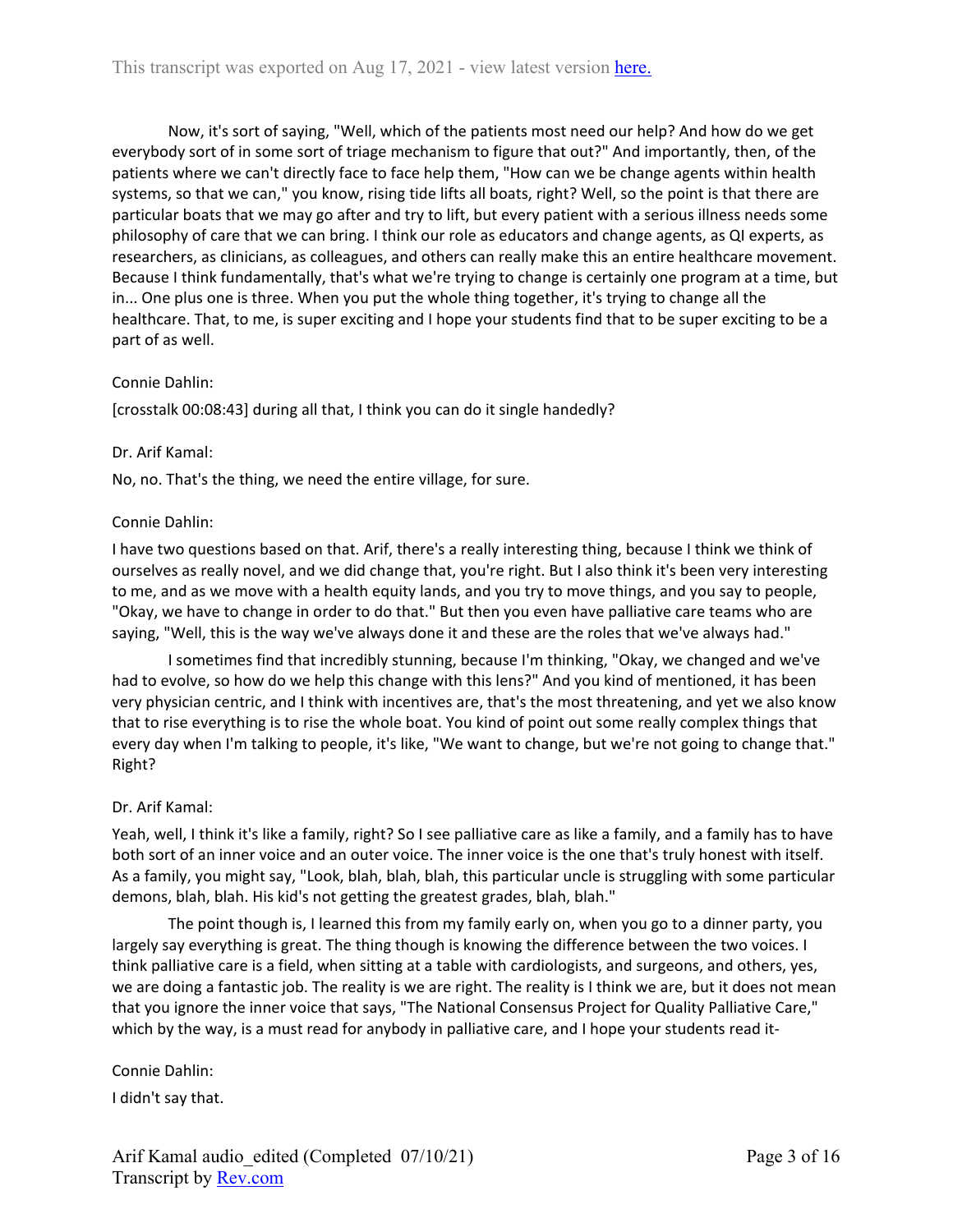## Dr. Arif Kamal:

No, you didn't, but it's a must read. Connie was part of that for sure. Is that if we say, for example, that the definition of palliative care is the patient and the caregiver as the unit of care, then our outer voice says that's everybody, that we take caregiver needs as being just as equally important, and we will pay attention to them. Our inner voice should say, "As a field, are we really, really in a standardized, regular way assessing caregiver needs?" If we've got that figured out, great. I'm going to contend that I don't think we've got that figured out.

What that means is that we have an honest conversation as a field and sort of say, "Gosh, we need leaders to really take this charge of implementing standardized caregiver assessments, for example, and figuring out where skills are, and where the needs are, the gaps are, and so on." That's a way to get better, and this is from the Principle of Quality Improvement, without having to demonstrate that you're not good enough. Because it's a false choice, right? You can be really good and still want to get better. I think that's the ethos of what palliative care is anyways. Many people came into this field in the last 10 to 15 years, because they saw something in healthcare that just didn't jive with their own sort of moral compass, I think that's really true, because you didn't come here for the money.

If you did, I'd be interested to see who did that and where they found that money to exist. You came here because you said, "My moral compass is pointing this way and the way I see healthcare work is not jiving with that," and that's great. Now, what that means though is keep looking at that compass, because that compass has a true north that really says, "Caregiver assessments, let's look at other areas that are blue ocean areas for our field." Financial toxicity, really, really important to patients and caregivers. And yet, as a field, I don't think we've really figured out how do we intersect ourselves in there?

The answer cannot be get a social worker and have them take care of it. We have to really understand. When we think about total pain as an example or total distress, finances are a really important part of that. I think about finances, I think about caregivers. Connie, you brought up sort of diversity and inclusion. If we, again, our inner voice asking ourselves, honestly, do I... I'll just start with me to start with. Do I know how to do a palliative care assessment in a Latinx patient, versus a Hmong patient, versus a Cambodian patient?

Can I fine tune my instrument to meet the needs of that population in a way where I can walk away and go. "Yeah, I did that right?" No. To me, clearly, the answer is no. We're all trying to learn. What that means though is, from a discovery perspective is, I think we can sit at tables, and look across to pulmonologists, and say, "You need more of us in the ICU, let's figure out how to make that done." But also sit at tables with our own colleagues and go, "Hey, so what are you doing? What are you guys doing so well at your institution that we can learn from about how you manage patients, or assess cultural issues, or religious issues, and other things?"

I think you're starting to see in our field stuff like the top 10 tips series in the Journal of Palliative Medicine that Chris Jones and I co-edit. That was really the impetus for that. Just for your students, the idea was that we want to give people just in time access to information about taking care of patients in a really personalized kind of way by teaching them something that they may not know. In the top 10 series, we focused on Muslim patients, on Jewish patients, on patients of Latinx background, LGBTQ patients, et cetera, to sort of say you can both be really good at what you do, and at the same time, hold that we can be doing it better. I think if any field in medicine, and in nursing, and in social work, and chaplaincy, and pharmacy, et cetera, any field can understand that, and hold both things simultaneously, which is pretty darn good, and I think we can do better, it's us. I think we should feel shy to embrace both things at the same time.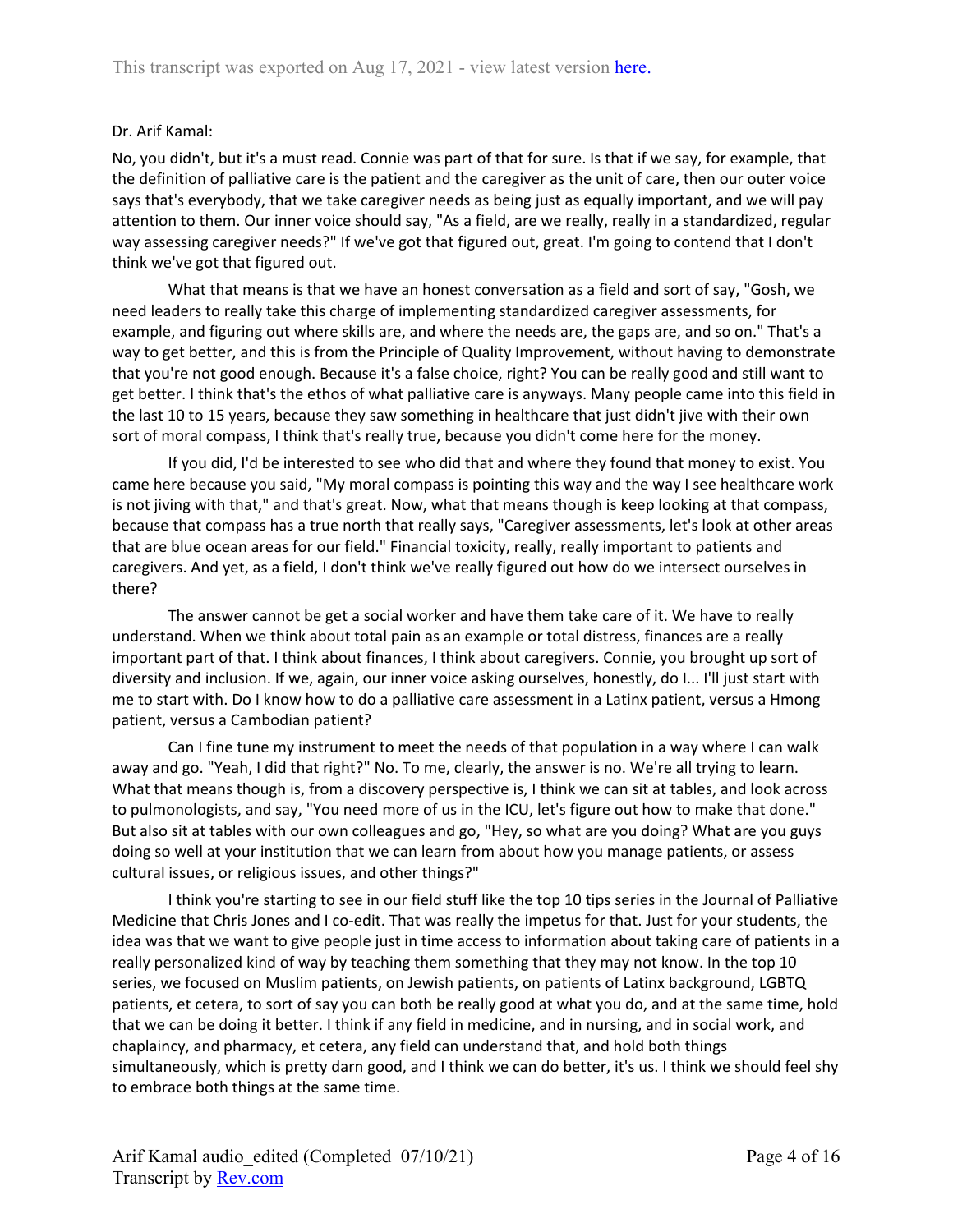# Connie Dahlin:

I think also what you're getting at is that, and I can speak for this having come from hospice and stepped into palliative care, when it was going, was this whole thing that there is this continual learning, right? You brought up the Cambodian patient. I mean, I just remember when I would get a referral, and it was from a Cambodian family, I also had to stop and say, "Is this even culturally appropriate? In this culture, you do not talk about death and dying. So what's going on? And what generation are they?" Right? Because first generation, absolutely inappropriate for palliative care to be involved.

### Dr. Arif Kamal:

Right. Right.

## Connie Dahlin:

Second and third generation, I can talk to the children, but I still have to be very nuanced. I think the worry that I have of what you bring out, with this quality, which I think is so important, is yes, we do a good job and we still can improve. And so I think sometimes even when people are picking quality indicators, and they want to pick the 100%, and we're like, "Well, then don't do that." Right? Like, "You're not learning from that." Picking something that you can. But I also think of this part about how do we sort of know, even amongst our team, who has the strengths, not even by discipline, but strengths in different areas, right?

Dr. Arif Kamal:

Mm-hmm (affirmative).

### Connie Dahlin:

What I mean for that is for the team, because I helped start, I actually had a really good relationship with a lot of people, because I knew their styles, I'd spent so much time. It wasn't that if you'd quiz me, was I the best person on COPD or heart failure? No. But I had that palliative care skill of that relationship building, right?

### Dr. Arif Kamal:

Mm-hmm (affirmative). Mm-hmm (affirmative).

### Connie Dahlin:

And so I think, when you're talking about the quality part, there's the qualitative data and the quantitative data, and we still as a team need to hold both of those. And so sometimes, I think what I worry about is we still have a lot of people who feel like, "Well, if I'm a good clinician, and my heart is in it, it will all be fine."

### Dr. Arif Kamal:

Yeah, that's a great point, Connie. Look, the time where we got points for just showing up has long since passed. It's tempting to give ourselves credit and a pat on the back to say, "Look, I did 10 consults today and aren't we great." At a time where you weren't getting any consults, when the baseline was zero, then 10 is fantastic. And so you are, at your point, getting at a quantitative outcome. It's really tempting to kind of get stuck in the quantitative outcome, partially because healthcare oftentimes measures its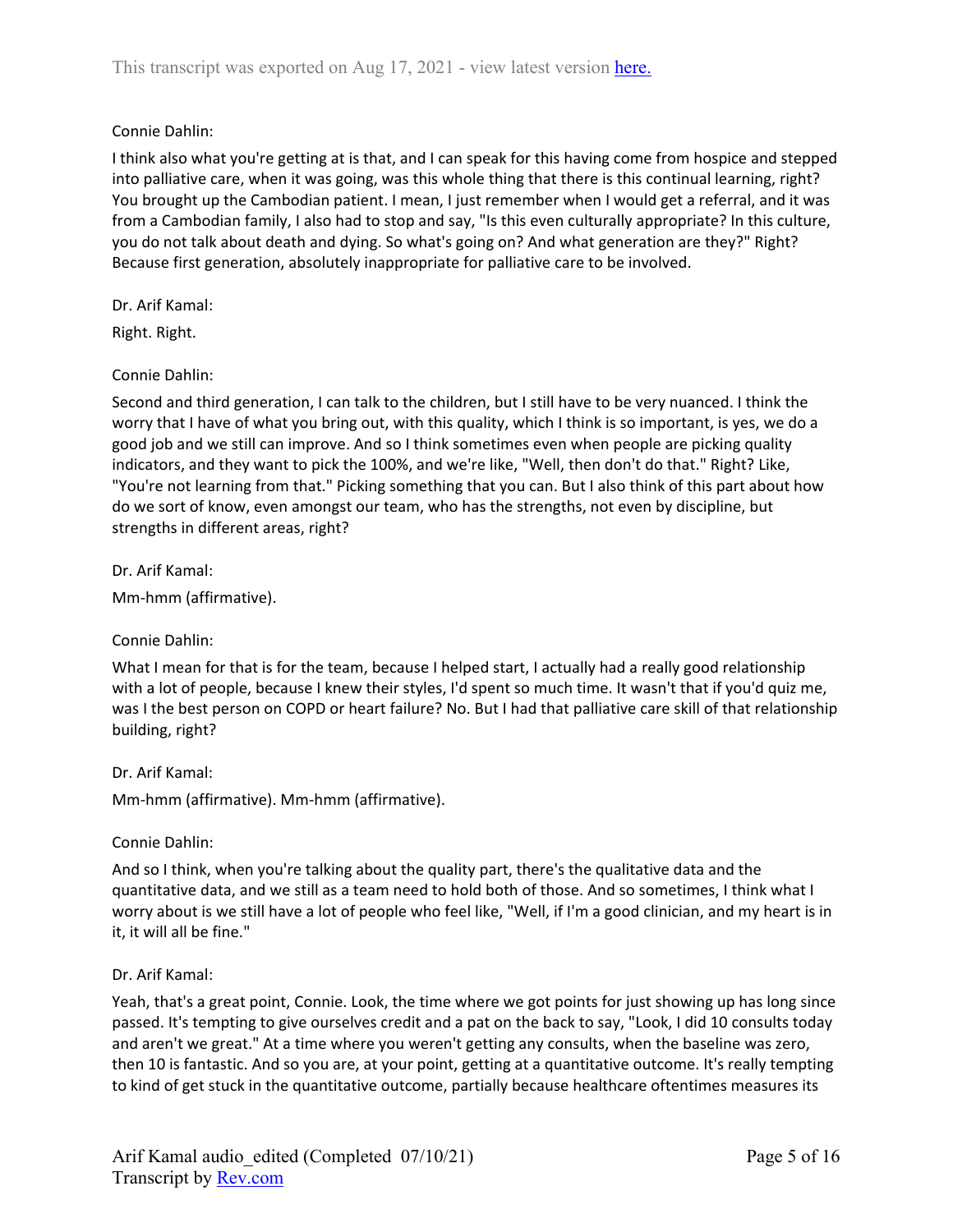success in a quantitative way, by number of consults, number of visits, et cetera, et cetera. I think we're clearly interested in the quality component of that as well.

The thing about any new-ish specialty, I still think we're kind of newish certainly in the way that a lot of clinicians are now consulting us is, I learned early on in my career that consistency builds trust. For people who have children, you know this to be true, because my eight year old watches how I disciplined my four year old and vice versa. What they're saying is, "Well, when he did blank, you didn't do blank, but when I did blank, I got blank." Right? What they're saying fundamentally, even as children, is, "Because you're not consistent, I can't really trust the process of," in this case, "you disciplining us." Right? "So I'm going to kind of pick at the process, because I don't inherently trust it."

I think that goes for a lot of different things. Consistency builds trust in a lot of different components of the world, because people want to see consistency, at least from a trust perspective. So obviously, when people talk about quality measurement, they say, "Well, look, palliative care is an art and some of these things are hard to measure," and so on and so forth. The mantra in quality improvement, actually is, "First worry about doing it the same and then worry about doing it right." I say that, not because doing it right doesn't matter, but what happens is that people make the lack of clarity about how to do it right be the argument for not worrying about doing it the same.

And so look, if an entire palliative care team said, "We're all going to," I'm going to do the caregiver thing here for a second, "assess caregivers using this instrument by..." "And all of us are going to do it by the third visit during the hospital and we're going to use this method to, you know, if we identify this in this need we'll bring in financial counselors, or case management, or navigation," or other sort extended aspects of the palliative care team, blah, blah. That is a huge step forward for our field to even hear and if that were to happen.

Connie Dahlin:

Right.

# Dr. Arif Kamal:

But what happens, and this happens in oncology all the time, and that's where I'll make my analogy to, is what people do is say, "Okay, well, we have breast cancer and let's figure out what are the three chemo regimens we're going to use for all patients with early stage breast cancer." What will happen is people sit there and talk about arguing of the side effects and the cost of each particular regimen. And you go, "Can we just agree to all do three same things? We'll worry about later about the nuances of whether it's the right thing."

What I see is practices sitting there, going, "Well, should we use this instrument or this instrument to understand caregivers?" Just pick one and do it. Then once you've all done it the same, then later, you can sit there and kind of poke at the edges about whether it's the right one or not. I think to a certain extent, consistency builds trust, consistency in what we do is really important, and importantly, there's a pervasive undermining of what we do when all you need to know is that in a particular health system or hospital, that a particular clinician or group will place a consult if X, Y, and Z person is rounding that week.

I hear that all the time and what they're telling you is, "I don't trust the service that I'm going to get, because frankly, it's not consistent." We had all imagined on a clinical service, but when this person is on, they're really into ketamine, and methadone, and they're just all about the pain, but maybe not necessarily do some of the advanced care planning stuff as well, and vice versa. Whatever those flavors look like. I think where we are now in palliative care 3.0 is really trying to understand. When people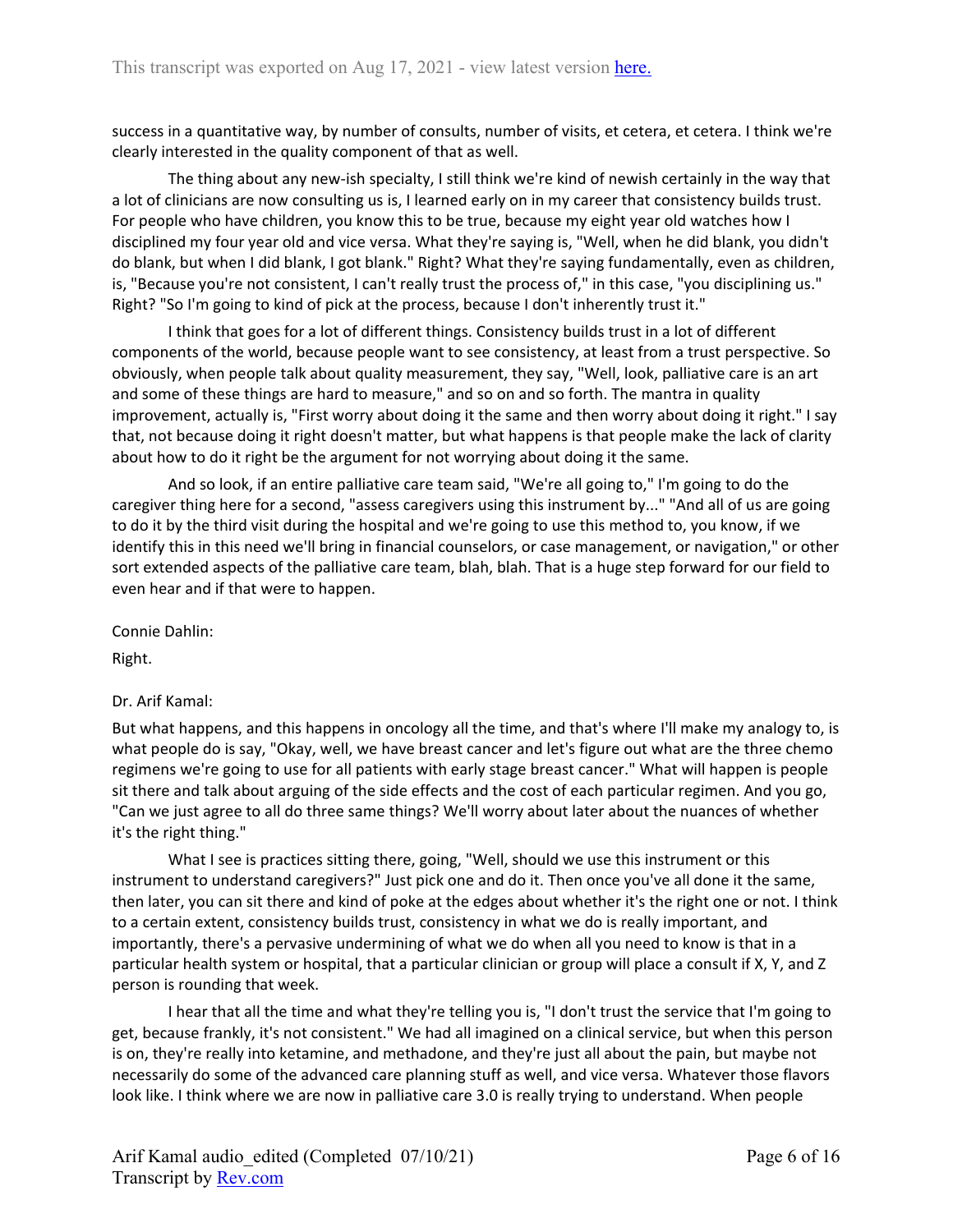think about quality measures, quality measures is just verbalizing out loud the things that you think are important.

If you said, "What are the 10 quality measures that we should all be using today?" Well, HPNA and HPM have put out the Measure What Matters project as a place to start. But even if you said, "We disagree with that, we want to use our own," fine, find the 10 things that you think are the most important thing that should happen every single time your team intersects with a patient and their caregiver. The point is figure that out, and then do it consistently, and say, "This is what we value and we value it so much that we're going to hold ourselves accountable by measuring that, and then doing some improvement around it."

I think too many teams are honestly so worried about perfection that it is actually becoming the enemy of the good. I think for us to be change agents, we have to be willing to change ourselves, because everybody wants other people to change, it's hard to change themselves. This is a really good example of that. I think as change agents, we can be within a health system, we can be the role models of this to sort of say, "I think we're pretty good, but we also noticed, for example, we think spiritual assessment is a really important component of health care delivery.

What we recognize is less than 25% of our consults are we actually documenting a formalized spiritual assessment or screen. We're working on that. Hey cardiologists, when you console to us, we guarantee you this is what you're going to get. We're going to check in on your heart failure patients spiritual background," whether that's driving some of their decisions about particular things. Again, when that consistency builds, then the trust builds. And when the trust builds, we go from not only having a seat at the table, but actually being asked our advice about how to do particular things.

## Connie Dahlin:

I would go for two places. One, when you're talking about the seat of the table, we get to create the menu. We're not on the menu, we get to create it. So you're right about that power. Arif, you bring up a really interesting point. When I started the team at the academic center that I co-founded it at, literally started with nothing. I started with a telephone on the floor, we didn't have a desk or chairs.

Fast forward five years, I'm still the only MP and I'm working with seven or eight different physicians. Now, I asked for a meeting, because they're all practicing differently. Two weeks on, two weeks off, and I'm saying, "You guys, consistent messaging. Can we talk about an algorithm?" Well, that was the wrong word to use, because what I was told is exactly what you're saying. "Connie, there's an art and a science, and we all want to practice the art."

I said, "That's great, except for I'm trying to work with all of you, and we haven't even agreed upon what as a team are the types of medications we're going to use. You all are practicing differently." To your point was I also saw, in the same way you're saying, what different other people are on when you get the consults. I also noticed that when physicians were on when we got the consults. It was a [crosstalk 00:24:54].

### Dr. Arif Kamal:

Oh yeah.

# Connie Dahlin:

It's very interesting to me, because I feel like while we've had a movement, and we are really looking at the patient and family, and then the work that I'm doing of health equity, it's the patient and family and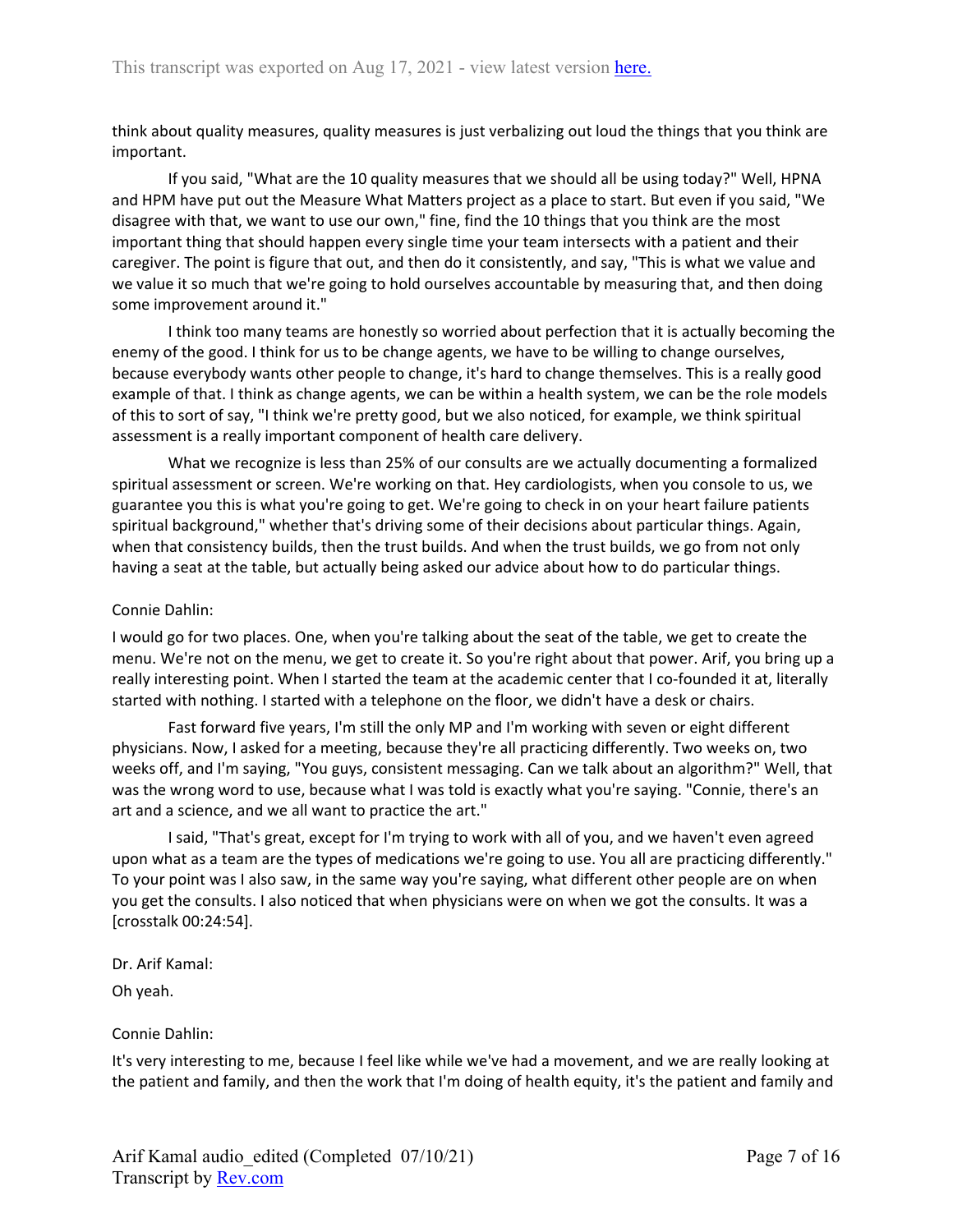the community [crosstalk 00:25:09], we have really almost been allergic to algorithms, because somehow, we feel those are bad.

Dr. Arif Kamal:

Sure.

Connie Dahlin:

Rather than saying, "Algorithms force us, as a team, to have a conversation about, as a team, what do we agree are sort of our first and second line ways of treating different things?" Not to say it's exact, but we're kind of coming in with some consistency. We have an allergy to that, and so it makes it hard sometimes to have these conversations because I feel like people will say, "Oh, Connie, you just don't understand." Exactly what you're talking about, the chemo, "My patient is different. We can't..."

Dr. Arif Kamal: Mm-hmm (affirmative).

Connie Dahlin: Okay. So it's been going on. [crosstalk 00:25:50]-

Dr. Arif Kamal:

And I-

Connie Dahlin:

... watch, and so when you talk about quality in those terms, it makes me excited, because I'm like, "God, I wish we just use that language," so people would understand the reason of it. We're not trying to make them mechanics and we're trying to still have them be real. Thoughts about that?

### Dr. Arif Kamal:

Yeah, I mean, look, a component of palliative care practice, right, is we ask patients sort of what's important to them. To me, quality measures are just an out loud communication of what's important to the team. Right? And so you measure the things that are important to you, that's just, frankly, what it is. If your value is that we're all going to do it differently, and you're willing to say that out loud in a team meeting and say, "There's really no reason for us to do the same, because this is an art."

Well, I think from patient and caregiver and referring clinicians perspective is, they don't necessarily want to play the game of let's just spin the wheel and see what comes up. Right? That may feel great to you, because it's fun, I guess. But I can promise you, the referring clinician wants something that they can trust. I think, if you're able to express out loud what is important to us as a team that we make sure all patients get, and you might say, "Look, three components of it is a standardized component of it and the rest of it will be art."

Well, at least that's a start. Again, let's first decide which parts we're going to do the same and then we'll worry about whether it's the right parts or not, but let's first decide. And so we say, "All patients should have an assessment of pain, and emotional assessment, and spiritual assessment." Well, gosh, that's still three steps ahead than where most people are right now, because what we haven't done a great job of is really comparing and contrasting practices.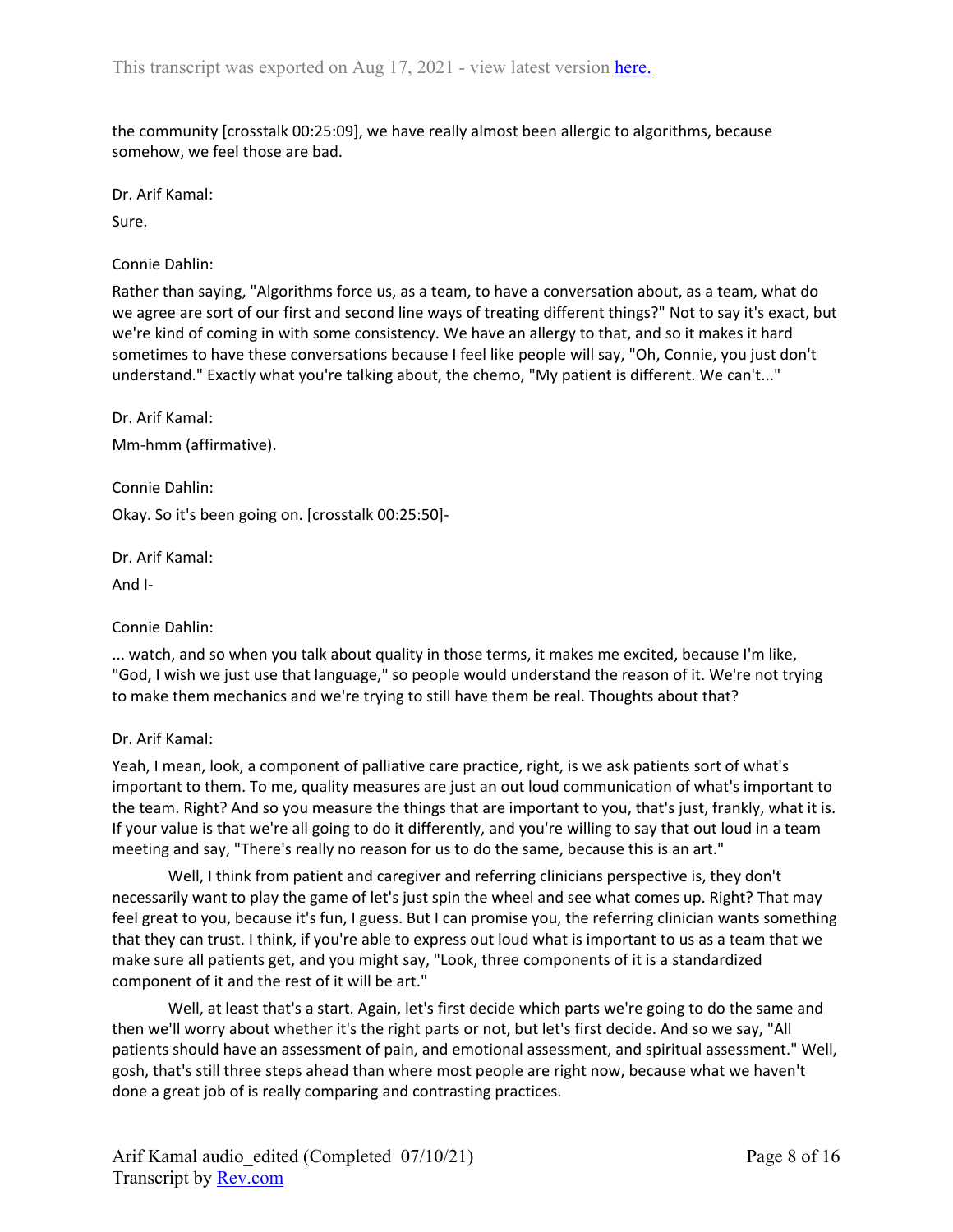I'll give you a sense part of this is, so my brother is an orthopedic hand surgeon, and he and I were talking, not about palliative care, but he was talking about taking his board exam. Surgeon's board exams are experiential, they actually pull your cases, and you sit in front of a room with a bunch of people who read what you did, and they ask you questions about it, and there's this back and forth dialogue. So it's almost like an M&M about the cases that you operated, "Why did you choose this? Why did you do that?" Blah, blah, blah.

Connie Dahlin:

Wow.

### Dr. Arif Kamal:

And my brother said, "Don't you guys do that?" And I said, "No, I don't even know how much people would shake." And he said, "Why? What are you afraid of?" If you're doing it right, maybe there's many ways to get there, but the point is, you got there. And so I think that culture of reflection, I mean, as a field, I think we're very reflective, particularly when we're helping other people reflect. I think there is a moment though, where we sort of say, as a field, "We should be reflective amongst ourselves." And again, inner voice, outer voice. Outer voice says, "Look, we're doing a great job." Let's not change that.

When I think about this, in the quality vernacular, there is quality improvement for accountability and external reporting, there's quality improvement for sort of internal improvement, right? And you do have to separate the two things, right? Quality improvement for external accountability and reporting, you try to put your best foot forward. Actually demonstrating a lot of gap is not necessarily in your best interest, particularly based on what you're reporting for.

But those honest moments is the internal stuff where you say, "Let's close the door and let's talk about this. So did you notice that when you're rounding, we get consulted. When you're rounding, this happens..." Da-da-da-da-da. Instead of seeing that as a threat, I think that's really important to see that as an opportunity for growth, because I think most people in palliative care do have a growth mindset.

The other reason to do that is a more practical one, though. It's that from the ecosystem of what we're talking about in serious illness, is payers and health systems are, and this is hard to hear, agnostic as to who does the work. They just want it to get done. And so if we want palliative care to be a self-preserving group, then it becomes a trade society. Right?

What's a trade society? A trade society is, "We really think that styrofoam cups are better for the planet than plastic, so I represent Styrofoam cups and when I go lobby Congress, I talked about how it actually costs more money to recycle a plastic cup than styrofoam. And blah, blah, blah, blah, blah, and actually not that many sea turtles are dying from styrofoam." The point is, I'm representing my own interest when I talk to other people. Notice that the styrofoam cup lobby, for example, is interested in the proliferation of styrofoam cups.

It has nothing to do with whether people actually get a cold or hot beverage, right, that's not necessarily what they're focused on. If you take that analogy, which I know was a little obtuse, but if you apply that to palliative care, we have to be very careful. Are we advocating for our particular version or brand of this delivery? Or are we interested in saying, "Look, all serious illness patients and their caregivers require really good high touch compassionate support that is importantly after their goals, preferences, and values."

If so, if it's the latter, then it may include versions of team composition and care delivery that may honestly feel a bit uncomfortable than where we have been before. So examples of that in our field can be NP based telehealth palliative care delivery. There may be certain team members who kind of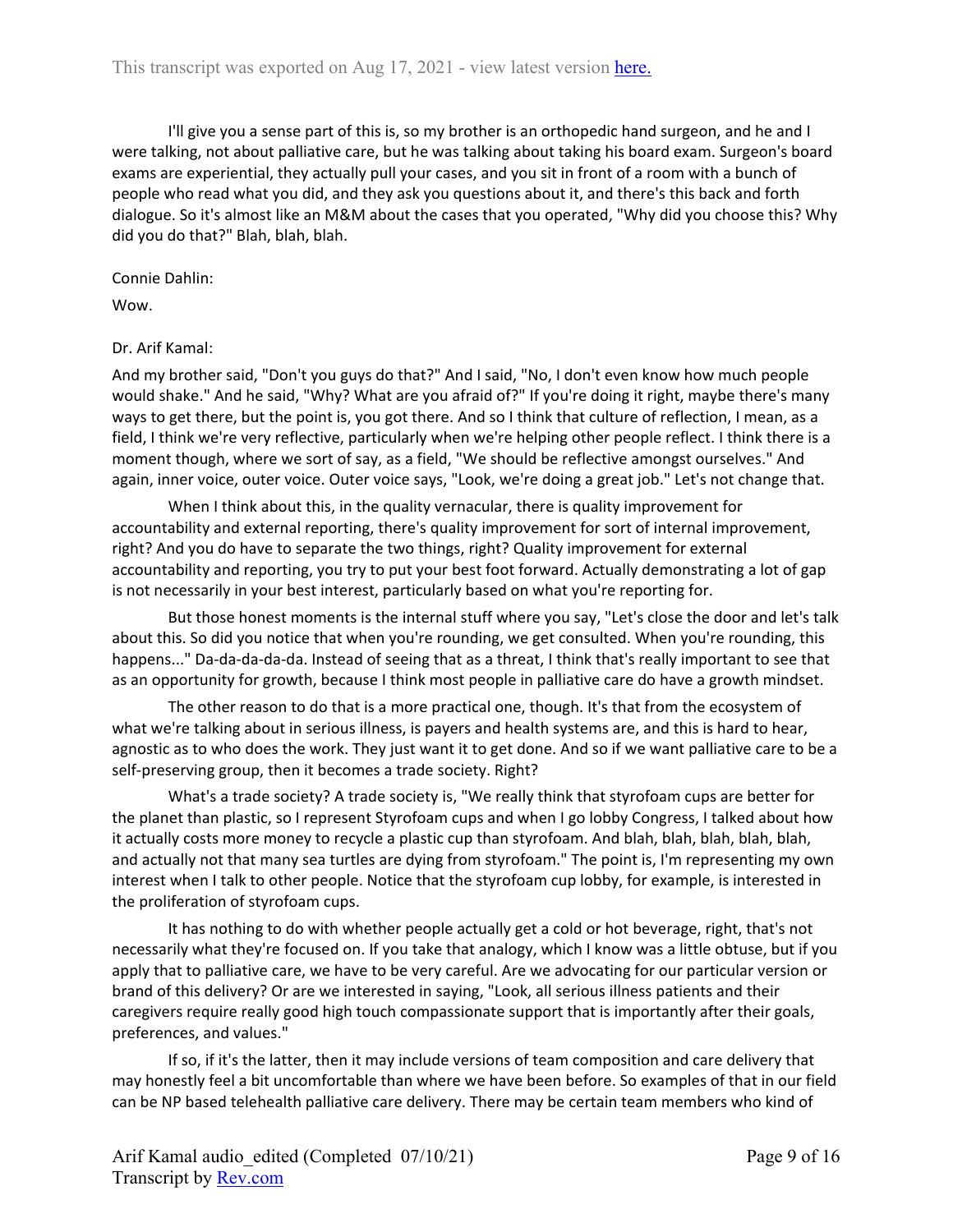gristle at that idea and say, "How could that blah, blah, blah." The reality though is that's happening, that's neither good nor bad, I'm just saying that's happening.

There's lane navigator versions of that happening as well. Everybody who has a stake in this game, not just palliative care specialists, is trying to figure out how to provide the best care to those people who are oftentimes largely homebound or have difficulty accessing services in person, and trying to figure out that... So palliative care has to decide, I think with both its internal and external voices-

#### Connie Dahlin:

Okay, we're back on.

### Dr. Arif Kamal:

Okay.

### Connie Dahlin:

Arif, what you made me think about is... So we've focused on like quality metrics for clinical, but I think it's really important for you to talk a little bit about the other types of metrics that a palliative care team may be responsible for. These are PhD students and we need them to look beyond the clinical, right?

### Dr. Arif Kamal:

Yeah. I'm just going to pivot to research for a second too. Palliative care is in a unique space, because a lot of the things that we do are not based on very large randomized control trials. Importantly, for those who do understand sort of how large randomized control trials are resourced is they either come to the NIH or they come from industry or pharma. Generally speaking, we're not using a lot of cutting edge drugs that are still on patents in particular, where you're going to find a lot of interest from pharma to do that. We have to be creative in our evidence generation.

You'd mentioned earlier, Connie, registries and real world data is going to be really key to what we're doing. I think as palliative care specialists, we have to, and as researchers, think creatively about where that data sits. For example, do the payers have that data? Do clinical research organizations have that data? Do quality collaborators like the PCQC, the Palliative Care Quality Collaborative, have that data? Do health systems have that data, and networks, and so on? Where does that data exist? Because what we're seeing, for example, in other fields, is that in places where randomized control trials cannot get done, you essentially have this essentially randomized control trial within a data set.

You can follow populations of people who got this drug versus this drug in a palliative care setting over a large registry, and you can follow them over time, and sort of see what happens in a real world kind of way, because palliative care, essentially, is real world delivery. We're doing real world problem solving based on the resources we have and where we are located. I think that what that means also is that QI and implementation science are really important to our field as well. So let's talk really quickly about the difference. So research is novel data generated that is generalizable to most settings.

Oftentimes in palliative care, we worry about generalizability, because we're talking about, "Well, this is my institution's experience with seeing patients with head neck cancer by palliative care and their average pain score is this," and so on and so forth. You ask yourself, well, would that be the same in a community hospital versus a tertiary care hospital, et cetera? But what we can learn from that is, even if it's not generalizable, what we can learn from that is what are the lessons? What worked well?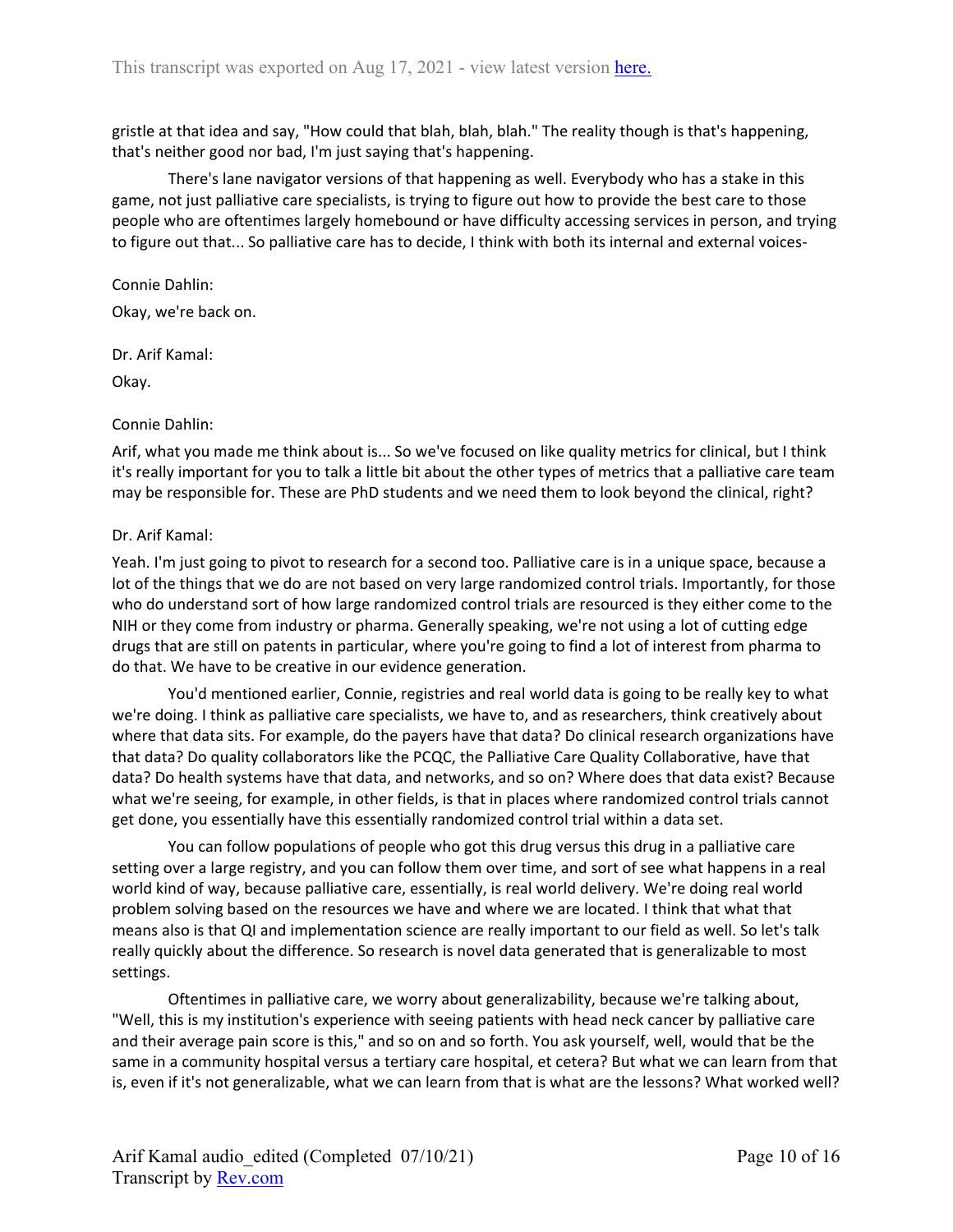What didn't work well? We as a field have to get better at sort of saying, "We need to create a library of things that don't work well."

Even though it's uncomfortable to publish or share with others, because you feel like it's a failure, is we have as a field, because we're so particularly young and new, we need to create a library of the things that don't work. We have to have brave people in our field raise their hand and say, "Yeah, we tried that thing. It didn't work for us and let's tell you why," so that other people also don't make the same things, because to a certain extent, you're like salmon swimming upstream. You're kind of like figuring out, "Well, that's not the right route, that's not the right route," but we're swimming nonetheless.

I think putting new datasets together, figuring out what doesn't work, thinking about QI, and also thinking about implementation science means that we can also help figure out, in a particular organization or geographic location, if this sub-specialist is in short supply, or man, it's really hard to get a pharmacist to go to Billings, Montana, as an example. It's how you still get that function, that skill, which may be sort of med reconciliation and looking at interactions, how do you get that still addressed in a way that's novel and unique?

I think in palliative care in particular, one of our great strengths is we are good communicators, we love to share and we love to network. You sort of think about palliative care working in that kind of networking way, where you say, "Gosh, there should be centers of excellence with hubs and spokes." Right? Where we're really trying to help each other out and doing case review and doing other things. And trying to understand we cannot make palliative care 3.0 be about having, I'm going to pick on pharmacists for a second, a certified pharmacist on every palliative care team in the country. That, in and of itself, you can get so stuck on that, that you actually sort of lose the forest for the trees.

The forest is we want to make sure all patients have reduced risk from interactions, and so on so forth. We want these things titrated on the right way. And maybe there's ways, through distance based ways and other ways that we can collaborate and work on that together. To me, the reason why palliative care 3.0 will be successful is we'll be creative and thinking about how do we come together as a field to solve these problems in unique creative ways, I think in the same spirit that got us to where we are. Because for those of you who founded the field, like Connie, and Lynn, and others, right, you know that 15 years ago, this seemed pretty daunting.

Because we were like, "Well, how are we going to get a hospital palliative care consult team into any large hospital?" Well, we figured that out, because we learned to message things in the right way, to the right audiences. I think we have to do that same too as we think about growing the workforce as well. And really embracing the folks who I think oftentimes are on the sidelines sort of saying, "Well, I'm not fellowship trained. I'm not this. I'm not that." It's like, "Look, you're an ally." We use the term ally, for example, in DEI. We need allies or champions to palliative care. We need to identify them, embrace them, bring them in, not focus on the differences, like, "Well, you're not certified, you're not this, you're not that..."

No, no, no. If you have an interest in you want to be a part of our team, by all means, you're all welcome. Because this is, right, a revolution. This is a philosophy. This is not a tribalism issue. I think the more we can get away from that, the better we'll be served as well.

### Connie Dahlin:

You also speak of the fact that we also need to be creative, because have we created barriers within some of the certification recommendations, particularly for physicians, right?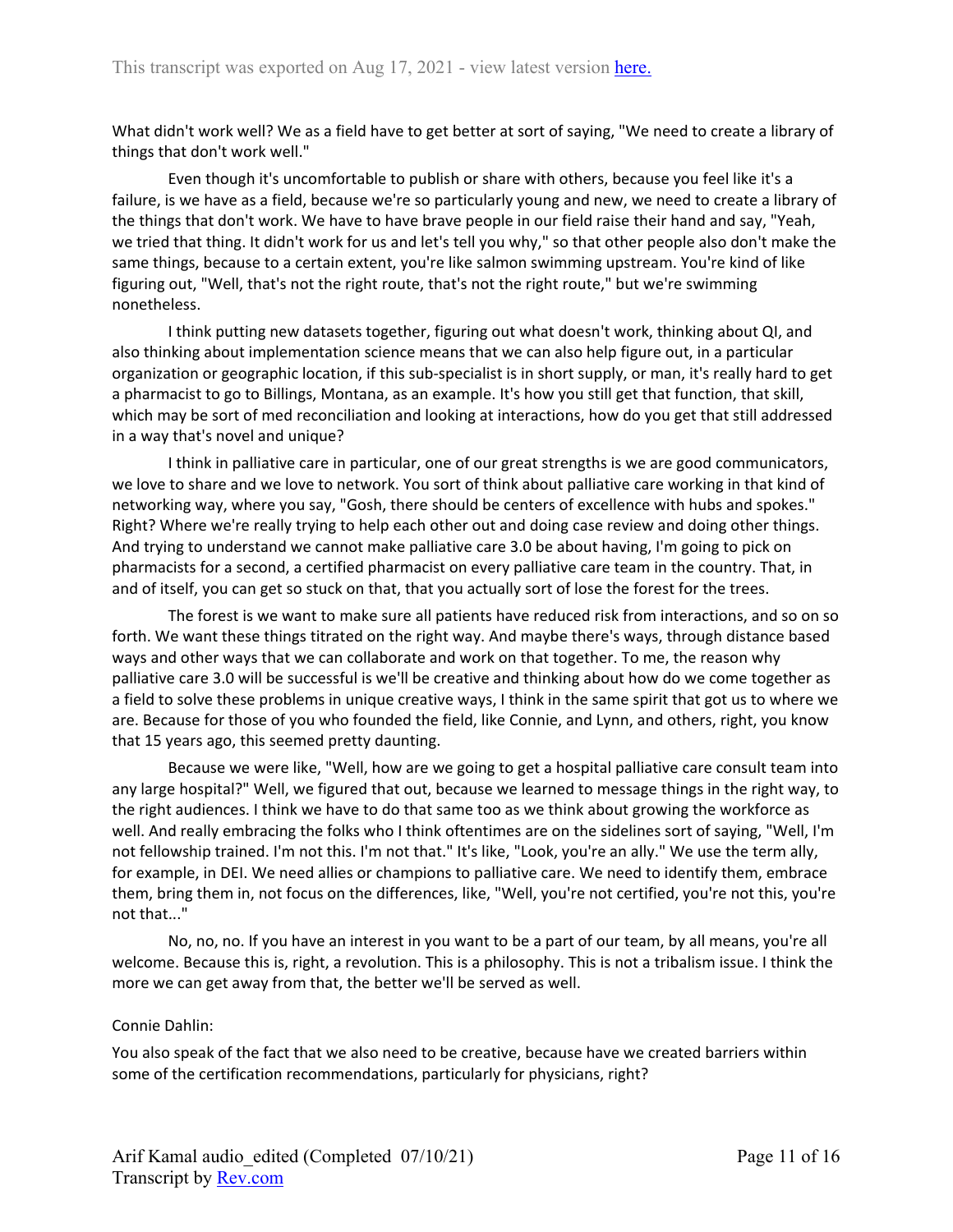## Dr. Arif Kamal:

Sure.

### Connie Dahlin:

That you have to have fellowship. I understand it, and thinking, and in nursing, we're thinking about that, too.

## Dr. Arif Kamal:

Right. Yeah.

## Connie Dahlin:

You have such a great, broad knowledge. What do you think is, you've kind of mentioned some of the challenges, that we've got to kind of come together, and we've got to be more thoughtful, and think beyond our institutions, and think about the payers, and thinking about policy. But what keeps you up at night? What's your biggest worry?

## Dr. Arif Kamal:

The thing that actually keeps me up at night is the most precious resource we have in palliative care is the human capital, is the people who do this hard work. I worry about them a lot. Not just from a burnout perspective, because I think you know, and others know, in some work that we've done, and Dale Lupu, and others have done too, is that we can project in a lot of different ways how we won't have enough clinicians. And so we worry, certainly about who's going to do this important work, and how are we supporting them and recognizing their efforts?

I worry about what are we saying to the social worker in a medium sized hospital that says, "Well, you can't bill but you're important, so I guess we'll kind of keep you around until we run out of grant money, and then we can't." What are we saying to that person? Right. What are we saying to the APP when we say, "Well, the physicians get to go to the annual assembly, but you've got to stay here and hold down the fort." What are we saying, right? What are we saying to the pharmacist where we say, "Well, if we get a grant, we'll put you on the team. Otherwise, can you just curbside constantly all the time and help us out, but we won't recognize that effort in some way."

What are we really saying to people? I think what we have to do is recognize that the most important resource here is not our clinical skills or credibility, because I think those go without question, it's really sort of saying, "What happens to this field if people, particularly in the era of COVID, just get burnt out and don't want to do this any longer, or realize that they don't have the protective mechanisms?" I was thinking a lot about this, our family, we went on vacation to New York. We went to Niagara Falls. If you go on the boat under the falls, they give you a raincoat. And so you recognize, "If I'm getting on that boat, I'm going to get wet, because I'm getting really close to a very large waterfall."

But the point is, you take the raincoat, not because it's not wet, not because you're not going to get a little wet, but you're doing everything you can to not be completely soaking when you come off that boat, right? And so I think for a lot of people in palliative care, what we're saying is, "We're getting on the boat, and we're getting really close to this large waterfall of distress. And we're going to do it every single day and that's what we signed up to do." But the point is, we need to make sure everybody has a raincoat, we need to make sure the raincoat is intact, we need to make sure when it gets wet that we switch it out, and we need to think about better ways to have better raincoats, as well. Right?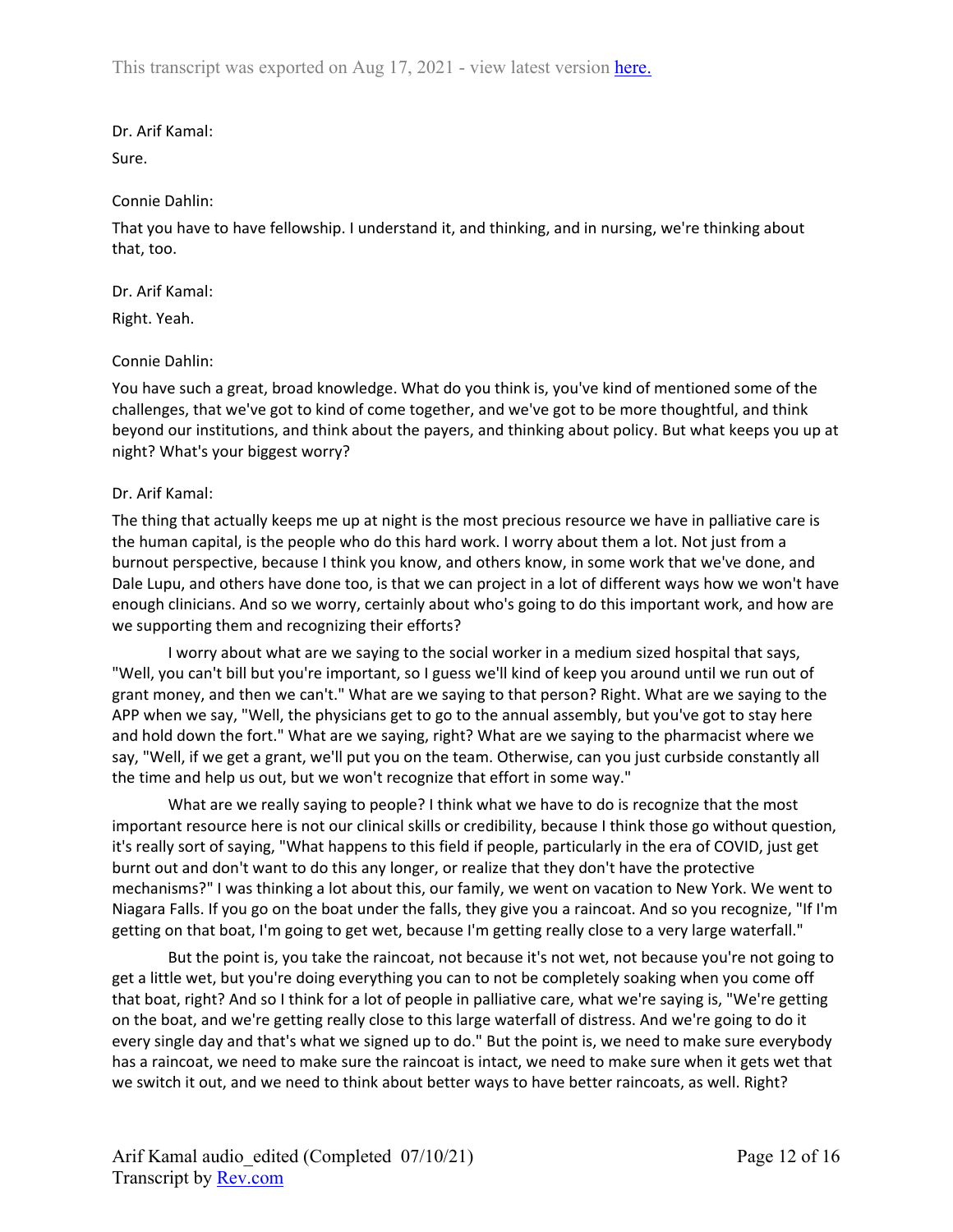And so I think that's our challenge just as much as anything else. I think, in a lot of ways, what we just talked about in terms of having people practice at the top of their scope is going to help with that, having a really good sense of team dynamics, really trying to work in matrix functions, as opposed to top down. And really, again, recognizing the value and contributions of all of our members of our team, whether their coat says MD or not, it doesn't matter to me. Those things can be really, even done in small ways, but really important.

I think in some of the work we've done with focus groups, for example, of non-physician colleagues, what we've heard is some of the things that I just mentioned. That, "Gosh, certain people will get opportunities to education and I don't." When you start to see disparities in opportunity, then what you start to say is, "We value our team members in a different way." That becomes a very slippery slope, to at that point, then saying, "Well, we value everybody in different, way we pay them in a different way, we give them opportunities in a different way, well, then you're not going to have a team for that much longer."

Because that underlying concern may turn into resentment, it may turn into other things. I think a real important focus here, and what keeps me up at night, is thinking how do we make sure everybody feels like an important and valued member of this community? How do we hit that from a payment perspective? This is why it's so important that from a payment perspective, we're really thinking about bundled payments or capitated payments, we're really saying, "The entire team is getting paid for doing this important work, how do we think about other policies that sort of recognize all the work the people are doing and their contributions?"

And then, "How importantly, do we get people to really find the joy and the love in the work that they do, and that we're able to support that system ways, but also an individual ways too?" I would love everyone's thoughts about how to do that, because I don't think we have figured that out yet, but it's a really important question for us to get to the bottom of this.

# Connie Dahlin:

Pre-COVID, I feel a little bit heartened in the sense that the Institute of Health Improvement had started thinking about this with their joy of work. They were deliberate about naming it joy, because they didn't want to focus on the negative. That the National Academy of Medicine had started looking at clinician burnout. I think in COVID, everybody has started looking at this more, and I think depending on what your discipline is, some of that. I will be very intrigued to kind of see what happens coming out of this. I think everybody knew it coming in, to your point, what's going to happen when... I mean, because we're not done with this pandemic. I know people are relaxing and doing whatever, but I don't think... In a few months, maybe we'll have a better sense of what's really going to happen, both internationally and nationally. How's that-

### Dr. Arif Kamal:

Yeah, yeah. Imagine our clinicians start doing consults in patients dying of COVID in an ICU who chose, themselves or their family members, to not get vaccinated. That level of moral distress we will have to be present for. We may have our own thoughts about, "Boy, that was a silly decision," whatever that is. But the point is we have to be available, and there, and help those folks. I actually, in this moment, worry a lot about that for ICU clinicians and toddler care clinicians, because we're going to walk into situations where we might have thought, "This is a completely avoidable and preventable thing, and yet, here we are talking about suffering."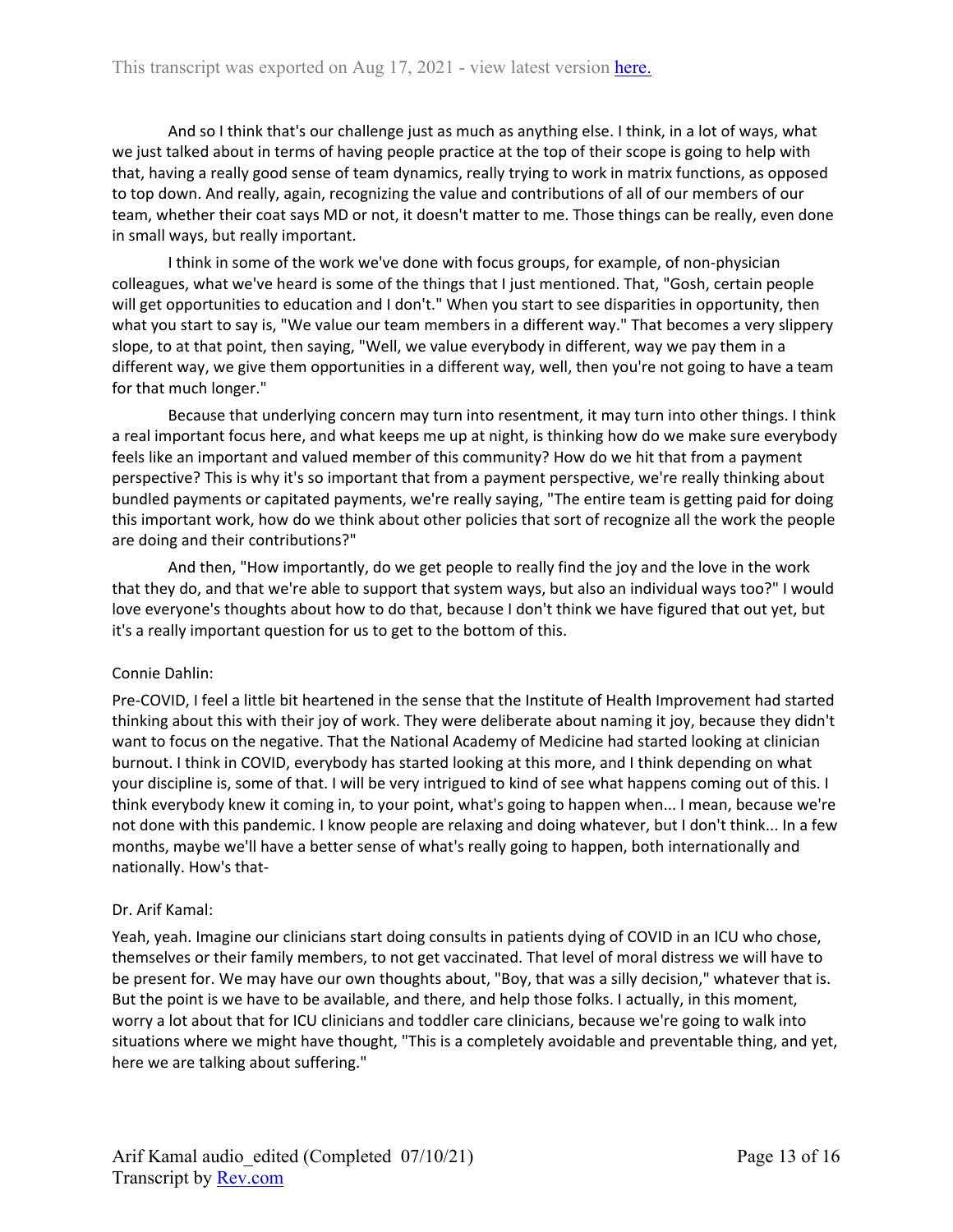Importantly, we may be dealing with survivor's guilt or guilt of family members and caregivers who may have given that advice, for example, and are now saying, "I can't believe I told her not to get vaccinated. Now, here she is on ECMO, blah, blah." I agree with you, Connie, I don't think this actually gets easier. I think it actually gets harder before we get to some level of normalcy over the time, because the thing is, we are still on the boat, and there is still a waterfall, and we're still just floating around near that waterfall.

Again, the waterfall is not going away, and hopefully we're not getting off the boat. You just realize that that's the challenge that's there. It may be gun violence. It may be climate change. The point is when there is crisis, palliative care is going to be called to be a part of that. That's never going to change. I think really great leaders in our field, including yourself, have established that really hard over the last 20 years. But the point is we say, "We may not know what the next crisis is. What we can do though is be prepared to meet that as a field and do all the things that we can so that our most precious resource, which is our human capital, is emotionally, and physically, and logistically ready to meet that challenge."

As much attention as we want to give to which patients with advanced dementia should get palliative care? I mean, that's an important clinical question. My question though is who's going to do that work? Regardless of whatever the threshold is for that consult, who's going to do that work? How are they going to work together? What's going to keep them coming back to tomorrow, and the day after, and the day after that?

## Dr. Lynn McPherson:

Can I go back to where you were saying that we need to value everybody on the team? It's easy to say because both of you can bill for your services. So here I am, as a pharmacist, and the C-suite can say, "Well, I mean, pharmacists are adorable, but they can't bill." I mean, I understand you're saying it's the team's responsibility to pick up that job function. But even if we as a team value everybody on the team, how do we sell that to the C-suite?

# Dr. Arif Kamal:

Well, certainly more research about, and there is now, research on the return on investment for the involvement of pharmacists on the palliative care team, one. Two, I think from a policy perspective, we say, "This has to be a per member per month payment that just says, look, and we're going to roll everybody's efforts into that in some way." So if you think about it, hospice, hospice is great hospice is great, let's just start with that. Hospice is great, but at \$170 a day, which is a conservative estimate, for 30 days, you're talking about \$5,100 a month, okay? The average Medicare patient in the country is eight to 12 grand a month, hospice looks like a really expensive program.

Now, that's not a critique on hospice. What it's saying is, "Sometimes it costs that much money to do this kind of interdisciplinary work." And we've already recognized that in the hospice world. So I ask you, "Why couldn't we take some version of that and do it in the palliative care space?" Right? It may not be \$5,100, certainly, that would be tough to sell to begin with. But the answer may not also be \$300 a month, or \$200 a month, or something like that, right? There's probably something in middle, where you say, "We find a number that works, but we bring everybody on the team to do what they're really good at doing."

I think the answer is somewhere there. We just have to convince policymakers, and others, that that investment exists. I think they're small battles that we're trying to win. So for example, in North Carolina, we have a 50 to \$80 copay for Blue Cross Blue Shield patients to come see outpatient palliative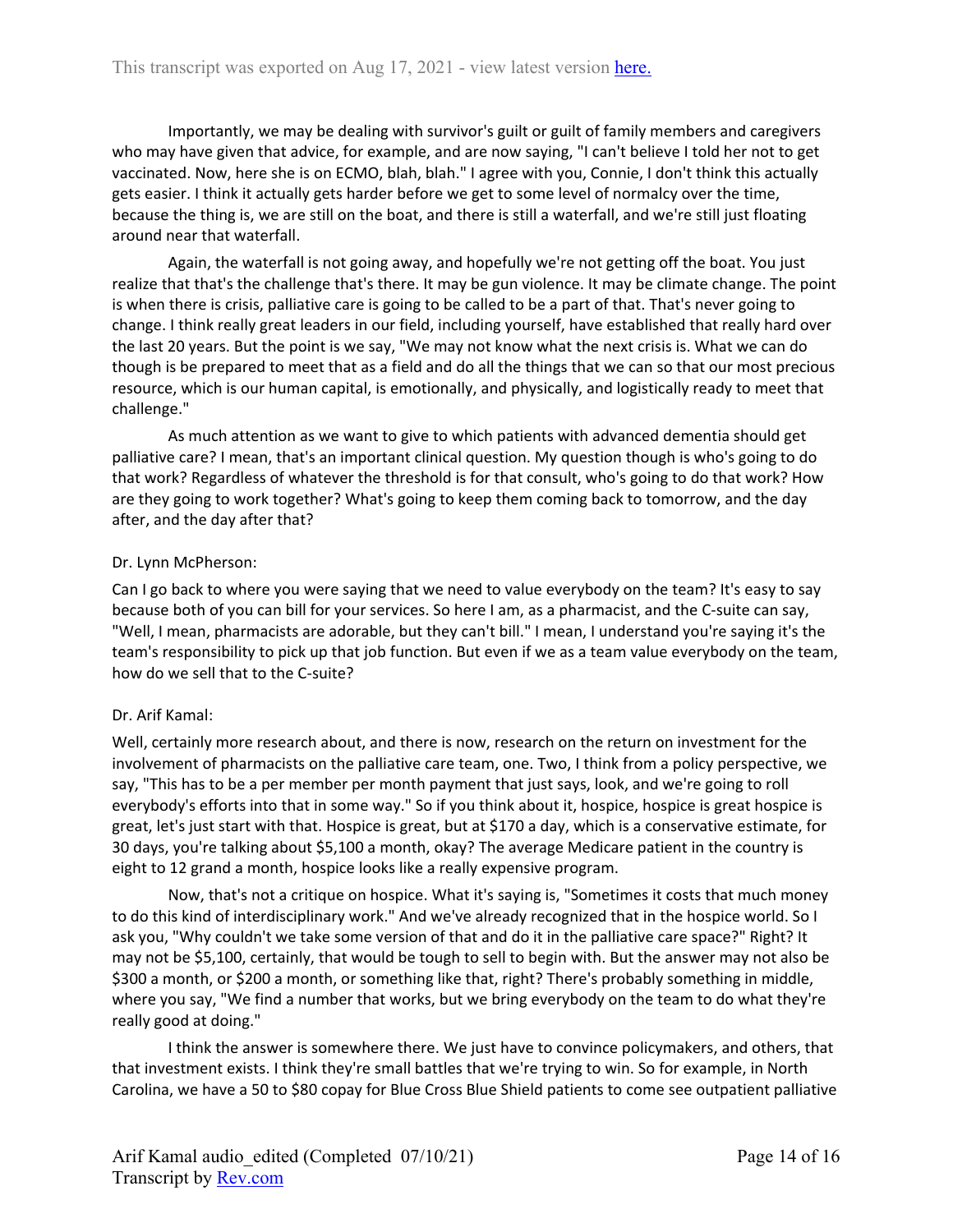care, and somewhere between 15 and 20% of our patients no show to our clinic, specifically, because they don't want to pay that copay. Now, when I call the chief medical officer of Blue Cross Blue Shield in North Carolina, you know what he says to me, "Oh my gosh, Arif, do you want us to waive that?" Because those patients will come. I said, "They will come if you waive it."

So there's moments like that for your students, and our community, and for us to say that's a no duh thing. But the reality is a lot of people, and payers, and other places don't understand that that barrier exists, and it's our responsibility to point that out. So again, Lynn, to your point, if we said, "Well, gosh, if you paid an extra \$100 a month and we could get a pharmacist to help manage the care of 100 patients in a population health level way, blah-blah-blah, and that could reduce da-da-da-da bad outcome." Again, it's up to us to put that imperative and that calculus in front of decision makers, and we can't be shy about doing that, because we might get a no for an answer.

Look, all answers are just no, in that moment. It doesn't mean that the next week, or the next month, or the next year, the answer is going to be no again and I think that's what we keep doing. But us, as change agents, have to be advocates. So Lynn, to your point, we have to put that evidence in front of policymakers and say, "Look, if you pay \$100 more a month, these are great things that can happen and this absolutely needs to happen. And if you say no today, we'll come back tomorrow and the week after that and the week after that."

Dr. Lynn McPherson:

Okay.

# Connie Dahlin:

It's been fascinating, Arif. Because I think where I expected you to be more metrics, I mean, you're really talking about the metrics of human capital and we haven't heard that focus. And on another discussion, I'll just put forward that it's been interesting, because we talked to some of the people who helped create the Medicare benefit, and they would say to you they wish they hadn't, so that's a whole other different discussion. But in terms of thinking about our students, and they're going to be starting in the field, what would be some of the, any last advice that you would give them? Because they're going to be leaders in one way or another.

# Dr. Arif Kamal:

Of course, they are. Well first, congrats for doing the program. Second, thanks for being in the field, we need as many people as we can get. Third, my challenge is, define what you think palliative care 3.0 should look like. What I would say is, "It's a blank slate." I mean, we have a lot of great leadership and direction, and so on, and so forth. But the hospice Medicare benefit is not going to stay the same, so it's changing.

The way we think about a lot of the delivery of serious illness care is changing, either from the government side, or from the nonprofit side, or from the private sector side. I think now's a really awesome time to sit down and say, "I think palliative care 3.0 should definitely do..." and then fill in the blank, and tell me what that is. If that's caregivers, if it's financial toxicity, if it's access, if it's equal pay among clinician members, if it's equal access among different disparate patient populations, et cetera. Yes, I think we should vision all of that, and sort of say, "Yeah, that's what we need."

If it's technology, if it's predictive analytics, I mean, the answer probably is it's all of those things. But for each of your students, they're going to lead some aspect of any of that, and many other things I didn't mention, going into the future. I would say, "Be creative, be open minded." Because just like in QI,